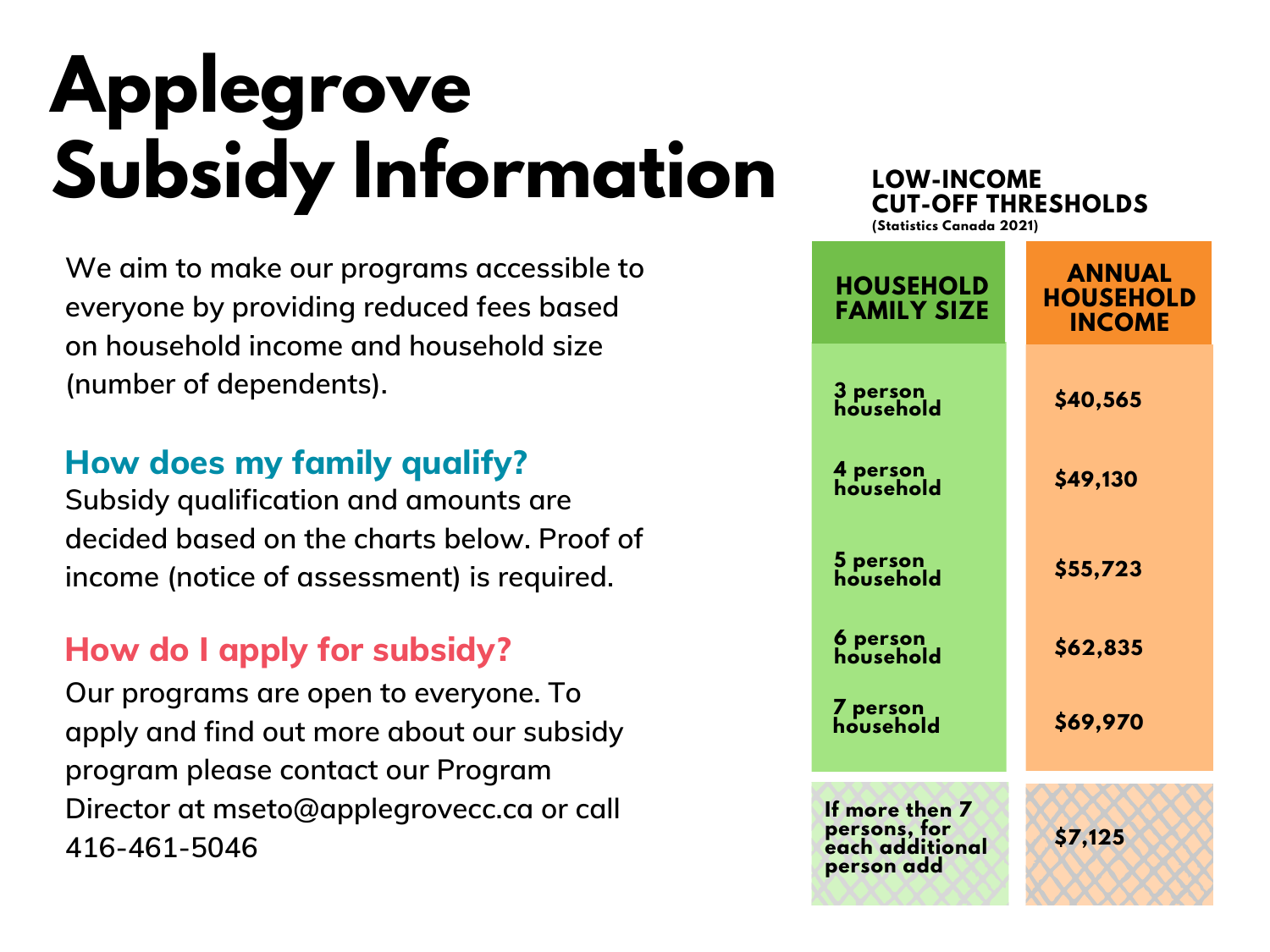### **Applegrove Afterschool Subsidy**

**Afterschool fees subsidized rate based on \$380/month**

**Step 1: Based on your family income and size use the chart below to determine your subsidy level**

|                                                                   | <b>LEVEL ONE</b> | <b>LEVEL TWO</b> | <b>LEVEL THREE</b> | <b>LEVEL FOUR</b> | <b>LEVEL FIVE</b> |
|-------------------------------------------------------------------|------------------|------------------|--------------------|-------------------|-------------------|
| <b>Your household</b><br>income based on<br><b>LICO threshold</b> | 50%              | 70%              | 90%                | 110%              | 130%              |
| 2 person<br>household                                             | \$16,458         | \$23,041         | \$29,624           | \$36,207          | \$42,709          |
| 3 person<br>household                                             | \$20,233         | \$28,326         | \$36,419           | \$44,512          | \$52,605          |
| 4 person<br>household                                             | \$24,565         | \$34,391         | \$44,217           | \$54,043          | \$63,686          |
| 5 person<br>household                                             | \$27,862         | \$39,006         | \$50,151           | \$61,295          | \$72,440          |
| 6 person<br>household                                             | \$31,423         | \$43,992         | \$56,561           | \$69,130          | \$81,699          |
| 7+ person<br>household                                            | \$34,985         | \$48,979         | \$62,793           | \$76,967          | \$90,961          |

**Step 2: Based on your level above determine your subsidized rate using the chart below**

| <b>Subsidy level</b>                    | 90%  | 80%  | 70%   | 60%   | 50%   |
|-----------------------------------------|------|------|-------|-------|-------|
| <b>Subsidized</b><br><b>Monthly Fee</b> | \$38 | \$76 | \$114 | \$152 | \$190 |